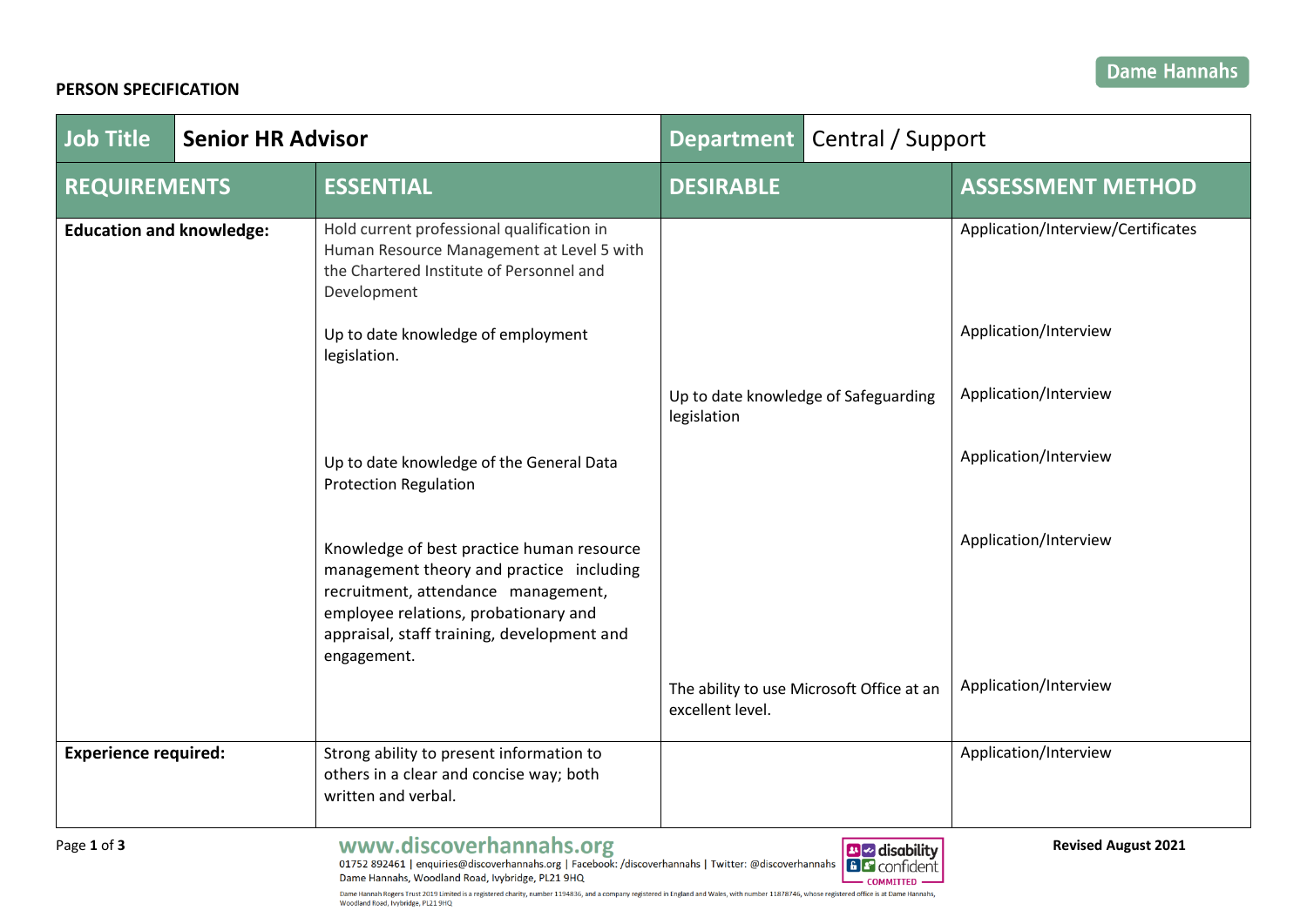## **PERSON SPECIFICATION**

|                              | The ability to achieve strong and positive<br>working relationships and to use negotiation<br>skills to achieve a successful outcome.                          | Application/Interview |
|------------------------------|----------------------------------------------------------------------------------------------------------------------------------------------------------------|-----------------------|
| <b>Skills and Abilities:</b> | Excellent written and verbal communication<br>and interpersonal skills.                                                                                        | Application/Interview |
|                              | Strong ability to present information to<br>others in a clear and concise way; both<br>written and verbal.                                                     | Application/Interview |
|                              | Excellent ability to work accurately and with<br>attention to detail.                                                                                          | Application/Interview |
|                              | Excellent ability to independently plan,<br>organise and prioritise a busy workload.<br>he ability to work flexibly and respond to<br>change on a daily basis. | Application/Interview |
|                              | The ability to work effectively and contribute<br>in a team.                                                                                                   | Application/Interview |
|                              | The ability to demonstrate professional<br>behaviour at all times, remaining calm in<br>potentially sensitive or difficult situations.                         | Application/Interview |
|                              | Ability to be resilient in response to<br>challenge to secure successful outcomes.                                                                             | Application/Interview |
|                              | The ability to work with confidence and<br>consistency to maintain trust and assurance in<br>the reputation the HR service and Trust                           | Application/Interview |

Page 2 of 3<br> **2021 Revised August 2021**<br>
2021 **Page 2 of 3**<br>
2021 **Page 2 of 3**<br>
2021 **Page 2 of 3**<br>
2021 **Page 2 of 3** Dame Hannahs, Woodland Road, Ivybridge, PL21 9HQ L



Dame Hannah Rogers Trust 2019 Limited is a registered charity, number 1194836, and a company registered in England and Wales, with number 11878746, whose registered office is at Dame Hannahs, Woodland Road, Ivybridge, PL21 9HQ